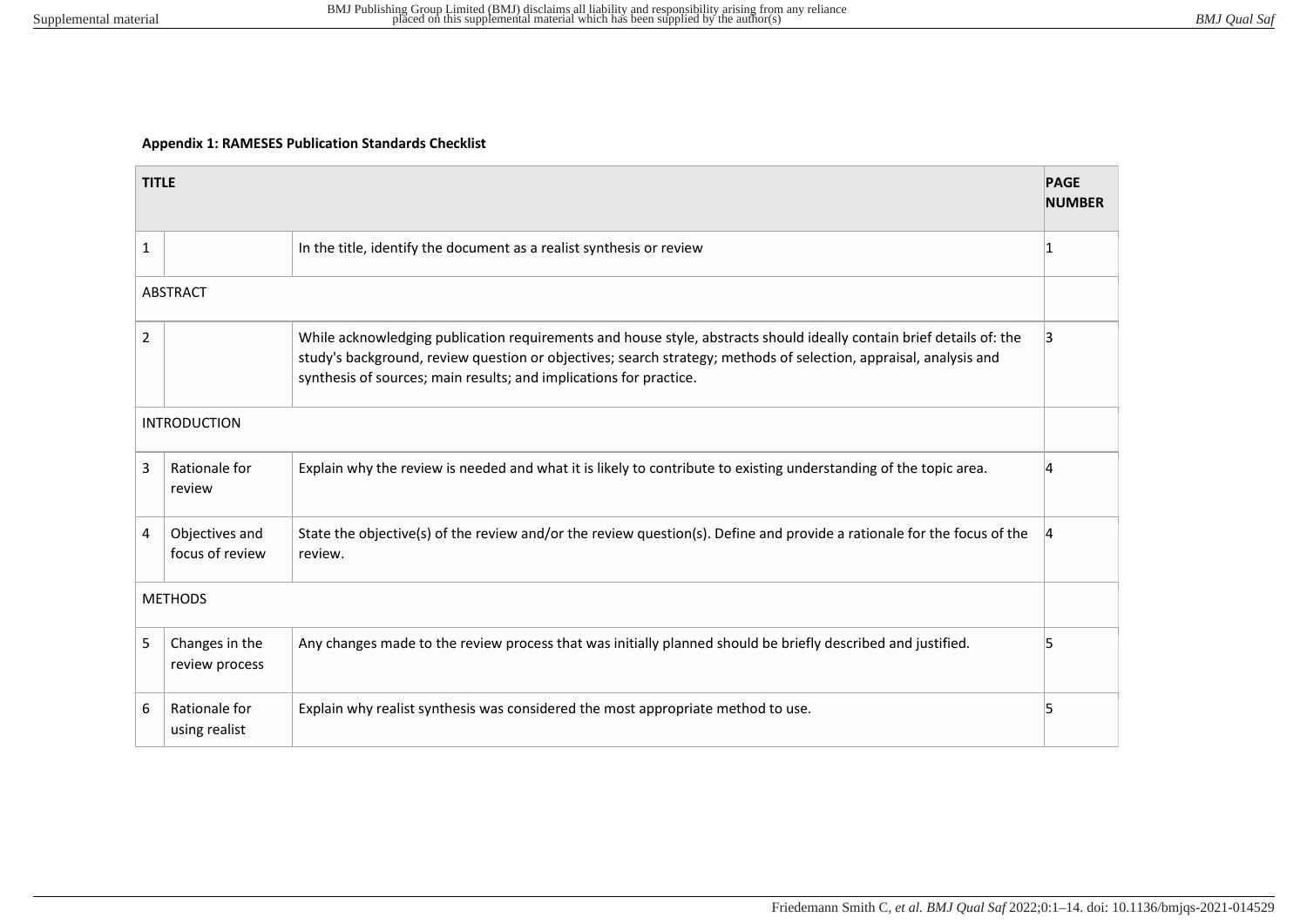| <b>TITLE</b><br><b>PAGE</b><br><b>NUMBER</b> |                               |                                                                                                                                                                                                                                                                                                                                                                                                                                                                                                                                                                       |     |  |
|----------------------------------------------|-------------------------------|-----------------------------------------------------------------------------------------------------------------------------------------------------------------------------------------------------------------------------------------------------------------------------------------------------------------------------------------------------------------------------------------------------------------------------------------------------------------------------------------------------------------------------------------------------------------------|-----|--|
| synthesis                                    |                               |                                                                                                                                                                                                                                                                                                                                                                                                                                                                                                                                                                       |     |  |
| $\overline{7}$<br>literature                 | Scoping the                   | Describe and justify the initial process of exploratory scoping of the literature.                                                                                                                                                                                                                                                                                                                                                                                                                                                                                    | 6   |  |
| 8<br>Searching<br>processes                  |                               | While considering specific requirements of the journal or other publication outlet, state and provide a rationale for<br>how the iterative searching was done. Provide details on all the sources accessed for information in the review.<br>Where searching in electronic databases has taken place, the details should include, for example, name of database,<br>search terms, dates of coverage and date last searched. If individuals familiar with the relevant literature and/or topic<br>area were contacted, indicate how they were identified and selected. | 6   |  |
| 9<br>documents                               | Selection and<br>appraisal of | Explain how judgements were made about including and excluding data from documents, and justify these.                                                                                                                                                                                                                                                                                                                                                                                                                                                                | 6&7 |  |
| 10                                           | Data extraction               | Describe and explain which data or information were extracted from the included documents and justify this<br>selection.                                                                                                                                                                                                                                                                                                                                                                                                                                              | 17  |  |
| 11<br>synthesis<br>processes                 | Analysis and                  | Describe the analysis and synthesis processes in detail. This section should include information on the constructs<br>analyzed and describe the analytic process.                                                                                                                                                                                                                                                                                                                                                                                                     | 7   |  |
| <b>RESULTS</b>                               |                               |                                                                                                                                                                                                                                                                                                                                                                                                                                                                                                                                                                       |     |  |
| 12                                           | Document flow                 | Provide details on the number of documents assessed for eligibility and included in the review with reasons for                                                                                                                                                                                                                                                                                                                                                                                                                                                       | 8   |  |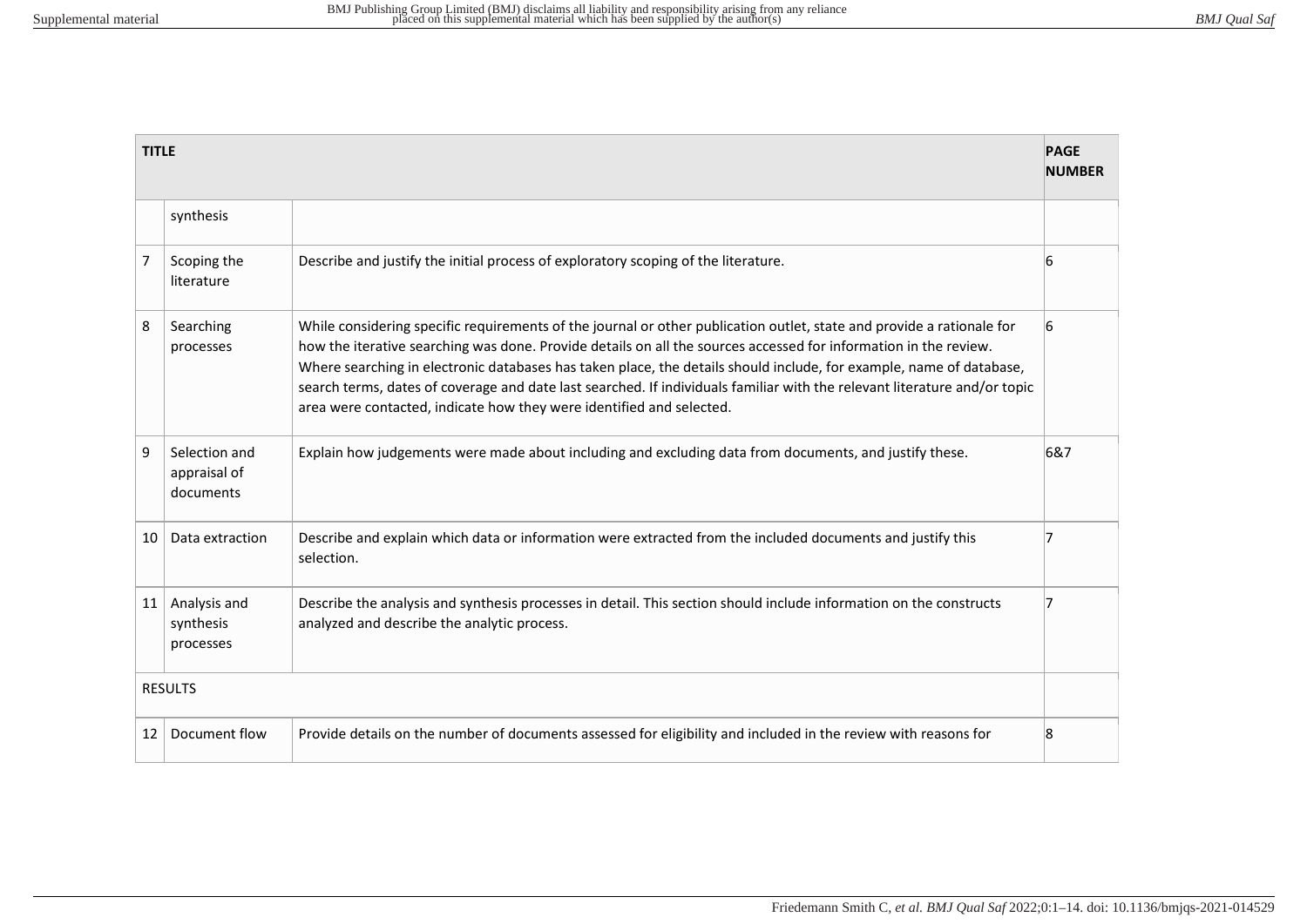| <b>PAGE</b><br><b>TITLE</b><br><b>NUMBER</b> |                                                                |                                                                                                                                                                                                                                                                                                                                                                         |           |  |
|----------------------------------------------|----------------------------------------------------------------|-------------------------------------------------------------------------------------------------------------------------------------------------------------------------------------------------------------------------------------------------------------------------------------------------------------------------------------------------------------------------|-----------|--|
|                                              | diagram                                                        | exclusion at each stage as well as an indication of their source of origin (for example, from searching databases,<br>reference lists and so on). You may consider using the example templates (which are likely to need modification to<br>suit the data) that are provided.                                                                                           |           |  |
| 13                                           | Document<br>characteristics                                    | Provide information on the characteristics of the documents included in the review.                                                                                                                                                                                                                                                                                     | 19        |  |
| 14                                           | Main findings                                                  | Present the key findings with a specific focus on theory building and testing.                                                                                                                                                                                                                                                                                          | $15 - 17$ |  |
| <b>DISCUSSION</b>                            |                                                                |                                                                                                                                                                                                                                                                                                                                                                         |           |  |
| 15                                           | Summary of<br>findings                                         | Summarize the main findings, taking into account the review's objective(s), research question(s), focus and intended<br>audience(s).                                                                                                                                                                                                                                    | 18        |  |
| $16 \mid$                                    | Strengths,<br>limitations and<br>future research<br>directions | Discuss both the strengths of the review and its limitations. These should include (but need not be restricted to) (a)<br>consideration of all the steps in the review process and (b) comment on the overall strength of evidence supporting<br>the explanatory insights which emerged.<br>The limitations identified may point to areas where further work is needed. | 18        |  |
| 17                                           | Comparison with<br>existing literature                         | Where applicable, compare and contrast the review's findings with the existing literature (for example, other reviews)<br>on the same topic.                                                                                                                                                                                                                            | 18&19     |  |
| 18                                           | Conclusion and<br>recommendations                              | List the main implications of the findings and place these in the context of other relevant literature. If appropriate,<br>offer recommendations for policy and practice.                                                                                                                                                                                               | 19&20     |  |